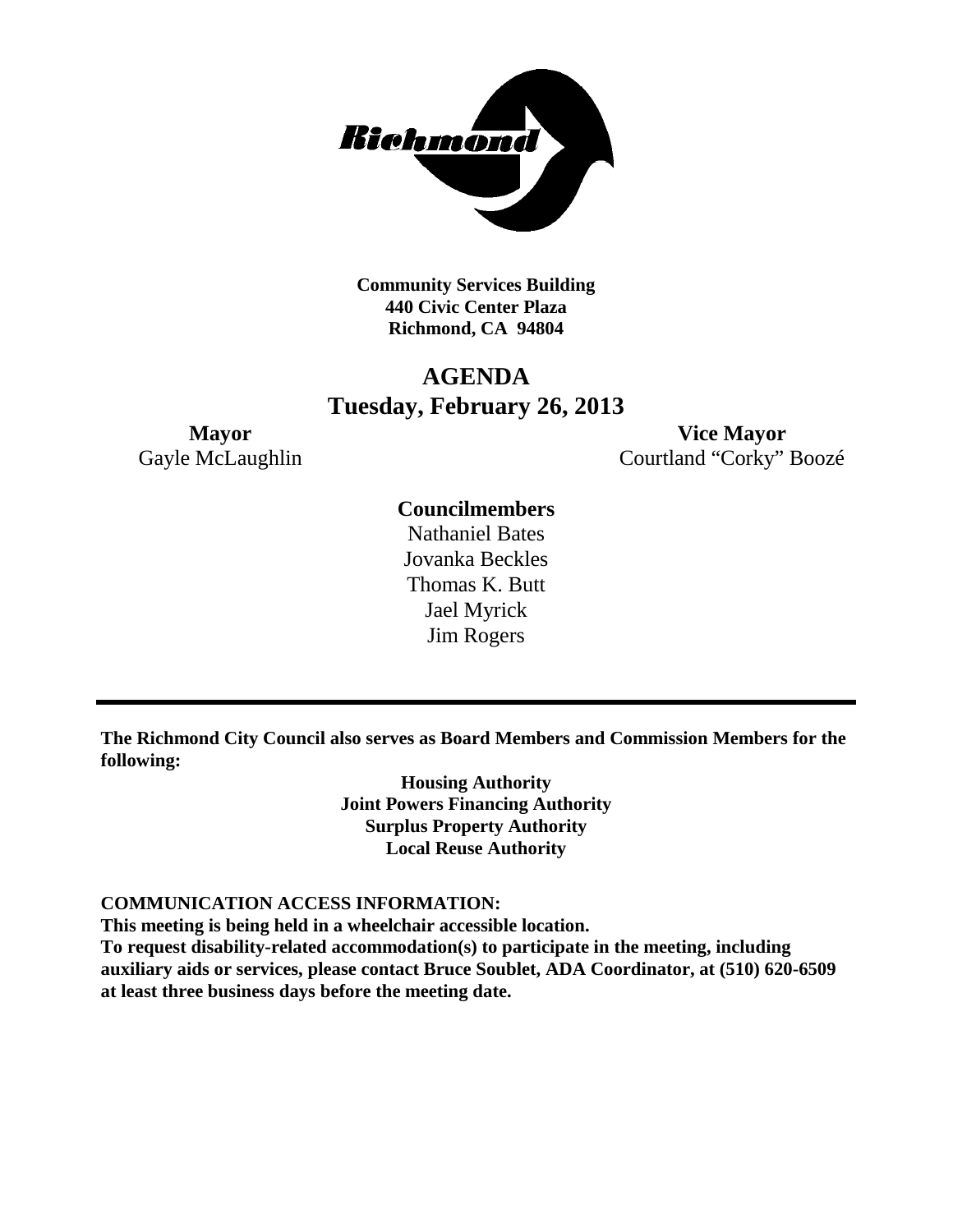# **MEETING PROCEDURES**

The City of Richmond encourages community participation at its City Council meetings and has established procedures that are intended to accommodate public input in a timely and time-sensitive way. As a courtesy to all members of the public who wish to participate in City Council meetings, please observe the following procedures:

**PUBLIC COMMENT ON AGENDA ITEMS:** Anyone who desires to address the City Council on items appearing on the agenda must complete and file a pink speaker's card with the City Clerk **prior** to the City Council's consideration of the item. Once the City Clerk has announced the item and discussion has commenced, no person shall be permitted to speak on the item other than those persons who have submitted their names to the City Clerk. Your name will be called when the item is announced for discussion. **Each speaker will be allowed TWO (2) MINUTES to address the City Council on NON-PUBLIC HEARING items listed on the agenda.**

**OPEN FORUM FOR PUBLIC COMMENT:** Individuals who would like to address the City Council on matters not listed on the agenda or on **Presentations, Proclamations and Commendations, Report from the City Attorney, or Reports of Officers** may do so under Open Forum. All speakers must complete and file a pink speaker's card with the City Clerk **prior** to the commencement of Open Forum. **The amount of time allotted to individual speakers shall be determined based on the number of persons requesting to speak during this item. The time allocation for each speaker will be as follows: 15 or fewer speakers, a maximum of 2 minutes; 16 to 24 speakers, a maximum of 1 and one-half minutes; and 25 or more speakers, a maximum of 1 minute.**

### **SPEAKERS ARE REQUESTED TO OCCUPY THE RESERVED SEATS IN THE FRONT ROW BEHIND THE SPEAKER'S PODIUM AS THEIR NAME IS ANNOUNCED BY THE CITY CLERK.**

**CONSENT CALENDAR:** Consent Calendar items are considered routine and will be enacted, approved or adopted by one motion unless a request for removal for discussion or explanation is received from the audience or the City Council. A member of the audience requesting to remove an item from the Consent Calendar must complete and file a speaker's card with the City Clerk **prior to the City Council's consideration of Agenda Review.** An item removed from the Consent Calendar may be placed anywhere on the agenda following the City Council's agenda review.

Any law enforcement officer on duty or whose service is commanded by the presiding officer shall be Sergeant-at-Arms of the Council meetings. He/she, or they, shall carry out all orders and instructions given by the presiding officer for the purpose of maintaining order and decorum at the Council meetings (City Council Rules of Procedure and Order Section III F, RMC Section 2.12.030).

**\*\*\*\*\*\*\*\*\*\*\*\*\*\*\*\*\*\*\*\*\*\*\*\*\*\*\*\*\*\*\*\*\*\*\*\*\*\*\*\*\*\*\*\*\*\*\*\*\*\*\*\*\*\*\*\*\*\***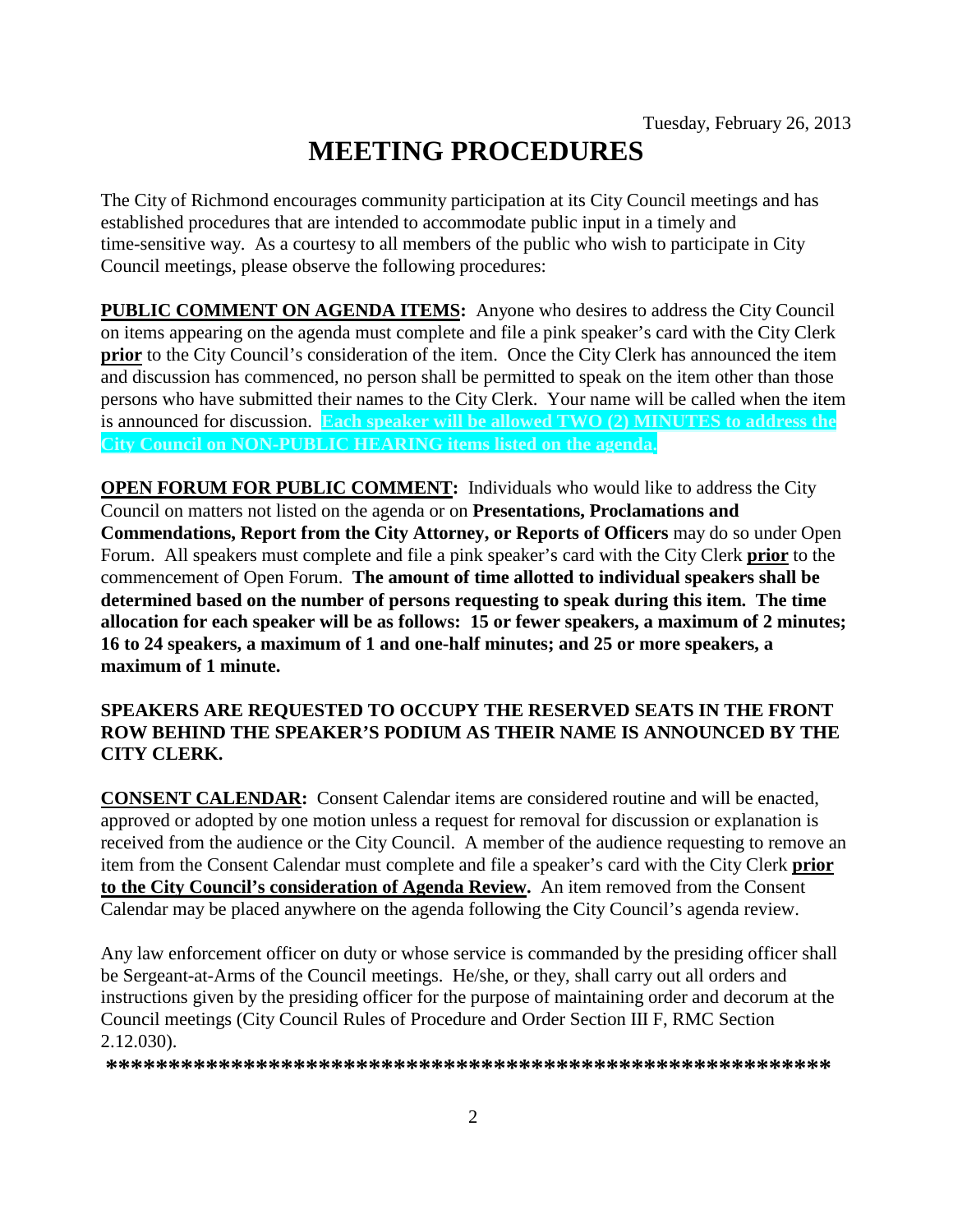# **SPECIAL MEETING OF THE RICHMOND CITY COUNCIL**

6:30 p.m.

- **A. PLEDGE TO THE FLAG**
- **B. ROLL CALL**
- **C. READING OF THE CODE OF ETHICS**
- **D. STATEMENT OF CONFLICT OF INTEREST**
- **E. AGENDA REVIEW**

#### **F. OPEN FORUM FOR PUBLIC COMMENT**

#### **G. PRESENTATIONS, PROCLAMATIONS, AND COMMENDATIONS**

- **G-1.** PROCLAMATION congratulating Kaiser Permanente Medical Center in Richmond for being selected as one of the Best Hospitals in the Country for three consecutive years - Councilmember Rogers (867-5725) and Mayor McLaughlin (620-6503).
- **G-2.** RECOGNIZE African American Veterans and those that have served in the military - Councilmember Bates (620-6743) and Mayor McLaughlin (620-6503).
- **G-3.** PROCLAMATION declaring March 2013 as International Women's Month in Richmond - Mayor McLaughlin (620-6503).
- **G-4.** RECOGNIZE Fred Jackson for his contribution to Black History in Richmond Councilmembers Beckles, Myrick, and Mayor McLaughlin (620-6568). **This item was continued from the February 19, 2013, meeting.**